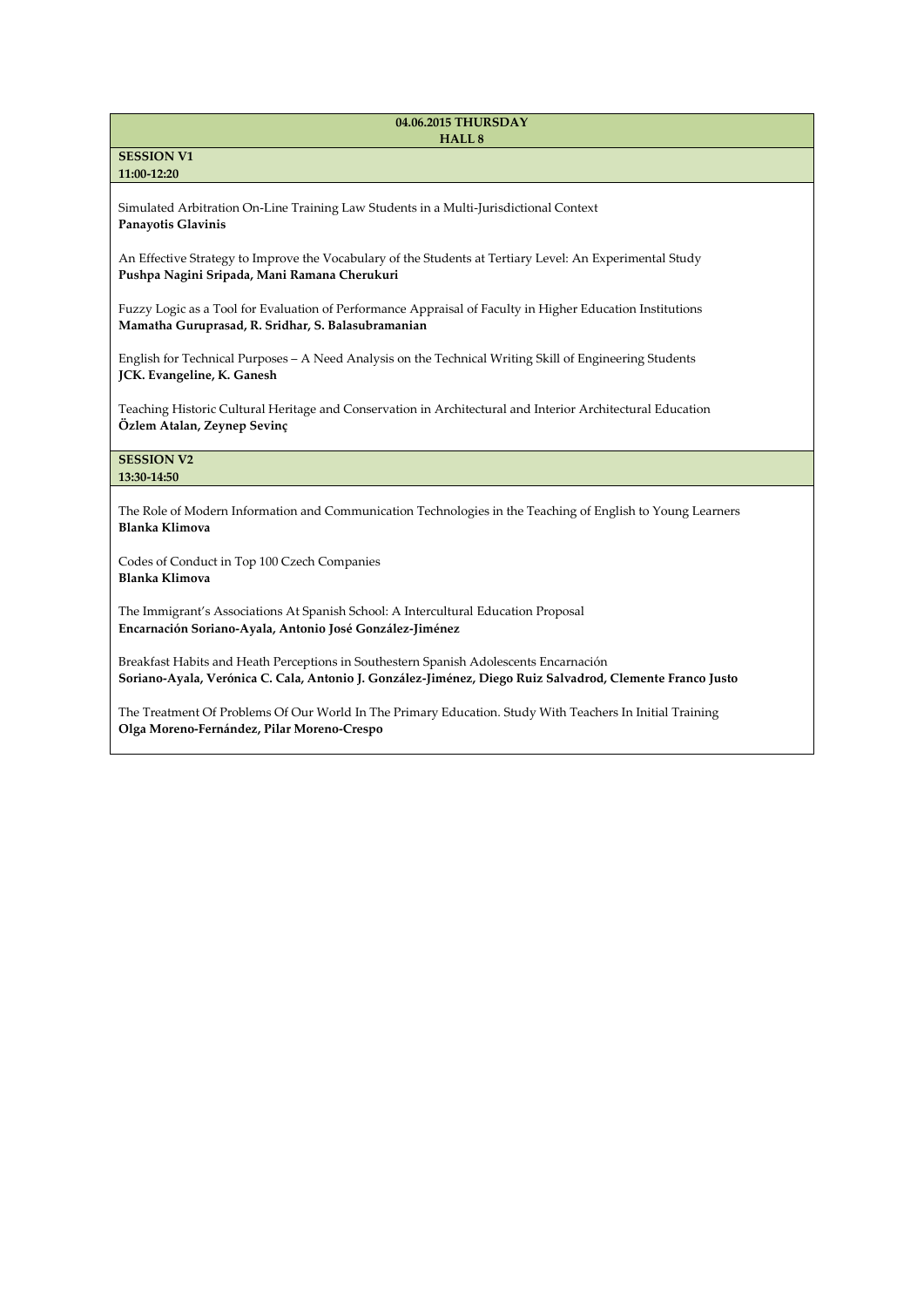#### **SESSION V3 15:00-16:20**

Üniversite Öğrencilerinin Kuantum Mekaniğindeki Sıra Değişimi ve Beklenen Değer Problemleri ile İlgili Kavramsal Güçlüklerinin Araştırılması

**Özgür Özcan**

Fen Bilimleri Öğretmen Adaylarının Bakış Açısıyla Proje Tabanlı Öğrenme **Huriye Deniş Çeliker**

Fen Bilimlerinde Laboratuvar Uygulamaları: Fen Bilimleri Öğretmen Adayları Neler Düşünüyor? **Huriye Deniş Çeliker**

Küresel Süreçte Okulöncesi Eğitim Anlayışında Algısal Eğitimin Yeri Ve Önemi: Şanlıurfa İlgi Okulları Örneği **Esra Siverekli, Betül Saraç**

Okulöncesi Eğitimde Modelleme İle Öğretim: İlgi Anaokulu "Laboratuvar'dan Mektup Var" ve "Adım Adım Oluşum" Model Örnekleri **Esra Siverekli, Betül Saraç**

# **SESSION V4**

**16:30-17:50**

Afganistan'da Eğitimi Öğretim Tarihi ve Sorunları **Mehtarkhan Khwajamir**

Ortaokul Öğrencilerinin Obezite Farkındalık Durumlarının Değerlendirilmesi **Mustafa Atlı, Zekiye Özkan, Burak Uyar**

Türkiye Bağlamında Akademik Başarı Kavramı Üzerine Bir İnceleme **Derya Göğebakan Yıldız, Esra Çakar Özkan**

Sigara Paketleri Üzerindeki Uyarıların Etkilerine Yönelik Nitel Bir Araştırma **Cem Gerçek**

### **SESSION V5 18:00-19:20**

Reflections on Match-Fixing in Football Context: A Content Analysis of Newspaper as Print Media in Turkey **Sabri Kaya, Metin Argan, Mehpare Argan, Ugur Peker**

The Effects of Pressing on the Physiological Responses and Time-Motion Characteristics in Small-Sided Games **Sabri Kaya, Hamit Cihan, İbrahim Can, Erdal Arı**

In The Context of Interior Architecture Departments in Turkey: "Design Studio Education" **Serpil Özker**

Basic Design in Architectural Education in Turkey **Elif Süyük Makaklı**

Determinants of Life Satisfaction in Canada: A Causal Modelling Approach **Rose Branch-Allen, John Jayachandran**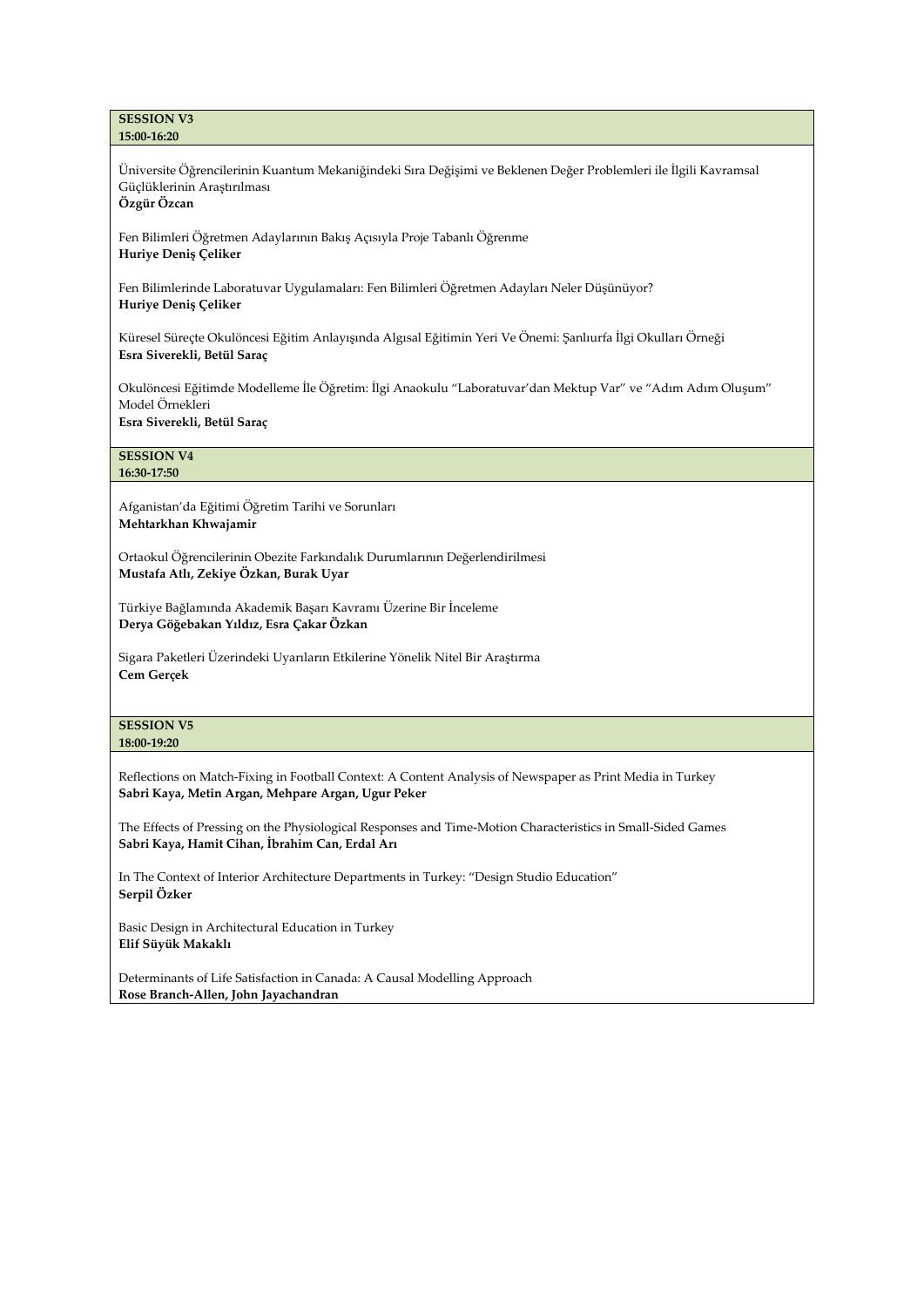| 05.06.2015 FRIDAY<br>HALL <sub>8</sub>                                                                                                                                                                                                                                                              |
|-----------------------------------------------------------------------------------------------------------------------------------------------------------------------------------------------------------------------------------------------------------------------------------------------------|
| <b>SESSION V6</b><br>09:30-10:50                                                                                                                                                                                                                                                                    |
| Quality Assurance System as on Object of Comparative Research<br>Alfia Gazizova                                                                                                                                                                                                                     |
| The Features of Credit Institutions Refinancing in the Russian Federation During the Crisis<br>K.M. Selivanova, Ekaterina Protsko                                                                                                                                                                   |
| Comparative Analysis of Impact of Crises of 2008 And 2014 on Banking Capital in Russia<br>Vladimir Bondarenko, J. Koczar                                                                                                                                                                            |
| Project Financing and Prospects For Its Development<br>E.I. Bulatova, D. Zakhmatov, J. Koczar                                                                                                                                                                                                       |
| Students' Personality Characteristics and Attitudes towards Research Activity<br>Svetlana Kostromina                                                                                                                                                                                                |
| <b>SESSION V7</b><br>11:00-12:20                                                                                                                                                                                                                                                                    |
| E-Learning Effectiveness: On The Base of Students Assessment<br>Irina Rudaleva, Irina Kabasheva, Elvina Kovaleva                                                                                                                                                                                    |
| Factor Analysis of the Labor Interests Formation of Employees in Educational Institutions<br>Irina Kabasheva, Irina Rudaleva, Elvina Kovaleva                                                                                                                                                       |
| Training Research Through EFL<br>Rimma M. Mardanshina, Marina G. Kudryavtseva, Anisa A. Khusainova, Evgenia E. Zhuravleva                                                                                                                                                                           |
| Massive Open Online Courses: The New Vector in Classical University Education<br>Galina Mozhaeva                                                                                                                                                                                                    |
| Digital Humanities: To A Question of the Directions and Prospects of Development of Interdisciplinarity in Humanitarian<br>Researches and Education<br>Galina Mozhaeva, Polina Mozhaeva Renha                                                                                                       |
| <b>SESSION V8</b><br>13:30-14:50                                                                                                                                                                                                                                                                    |
| Interaction of Banks and the Real Sector of the Economy as a Factor for Volga Region's Sustainable Development<br>V.I. Vagizova, K.L. Terenteva, A. Batorshyna                                                                                                                                      |
| Zoning Regional Banking Sector as a Factor of Its Financial Stability<br>J.A. Klaas, A.G. Mavlina, I. Ivasiv                                                                                                                                                                                        |
| Development of Internet Banking on Banking Services Market<br>E.P. Duvalova, O.V. Andreeva, I. Ivasiv                                                                                                                                                                                               |
| Advanced Training of Tax Consultants<br>Farida Adigamova                                                                                                                                                                                                                                            |
| Organization of Design Activity of Pupils on the Basis of Gender Approach in the Study of Natural Sciences<br>Suriya Irekovna Gilmanshina, Nataliya Georgiyevna Shchaveleva, Fidaliya Damirovna Khalikova, Iskander Rafailevich<br>Gilmanshin, Rimma Nadyrovna Sagitova, Natalya Ruvimovna Fedotova |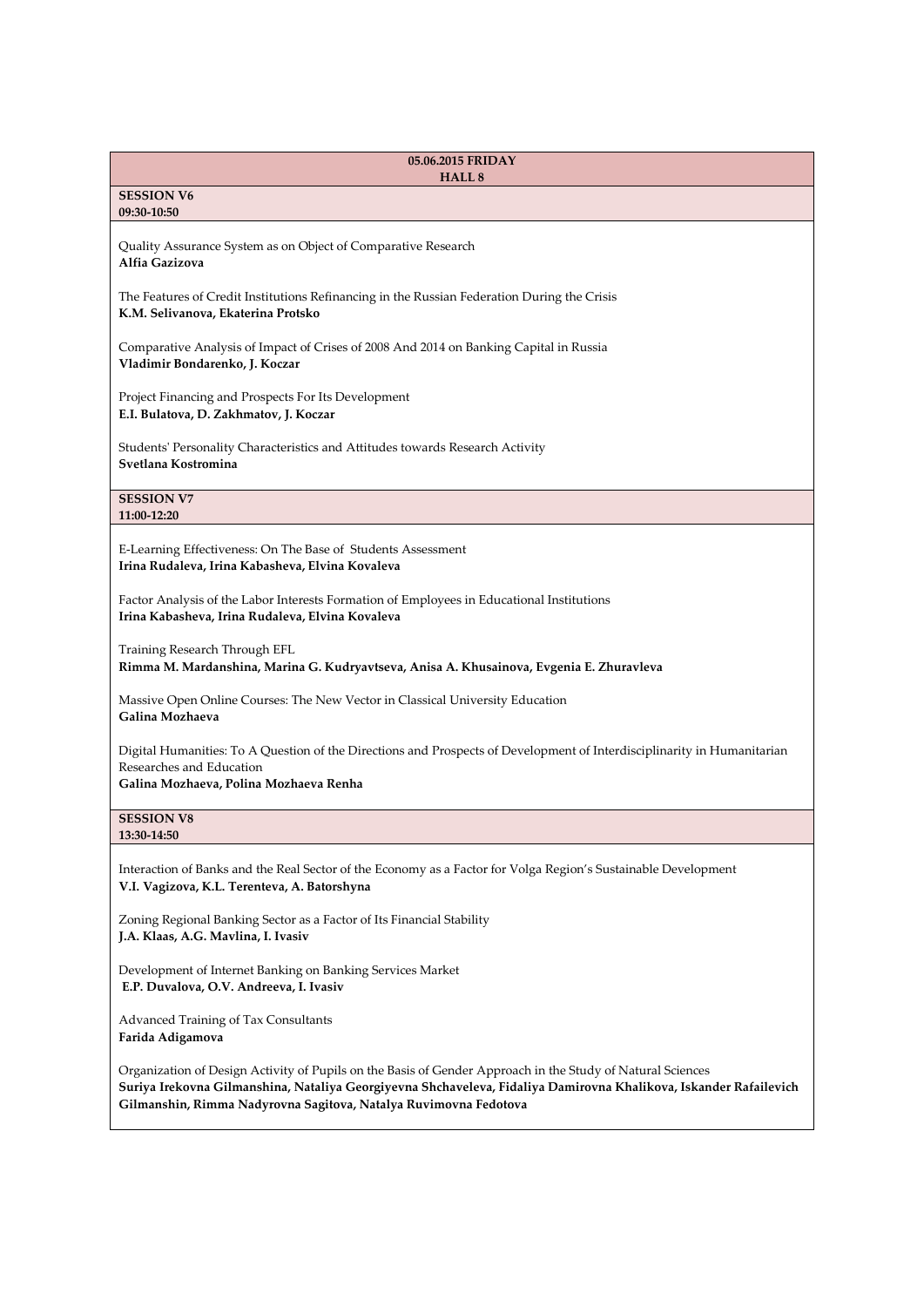**SESSION V9 15:00-16:20**

Current Tendencies Affecting Formation Of Economic Entity's Capital Structure **V.I. Vagizova, G.Z. Akhmetova, T.Y. Rechkunova**

Services For Business in The Polish Economic Practice **J. Koczar, V.I. Vagizova**

Electronic Banking: Tool of Transforming the Interaction between Banks and Clients and Improving the Service Quality of The Russian Banks

**L.R. Ikhsanova, E.S. Protsko, A. Batorshyna**

The Decomposition Analysis of Institutional Support of Traditionalization and Innovatization of Russian Economy **M. Postaliuk, A. Khasanova, V. Vagizova, I. Ivasiv**

How Students Use Social Networks In Education? **Artem Feshchenko**

**SESSION V10 16:30-17:50**

Establishment of the Effective Interaction Between Banking and Construction Sectors in The Economy **V.I. Vagizova, A.I. Karimullina, A. Batorshyna**

The Innovatization of Management Institutions in the Russian Economy **M. Postaliuk, A. Khasanova, V. Vagizova, I. Ivasiv, M. Budovich**

Psychological Problems With Learning Mathematical Disciplines At The Economics Faculties **Kalganova Gulnara Faritovna**

Development Of Educational Programs For Enhancing Russian Population Financial Awareness **Nadiya M. Sabitova, Dmitry G. Mueller**

Case Study in Professionally-Oriented Training **Shamil Valitov**

**SESSION V11 18:00-19:20**

Enhancement Of Public Fiscal Competence As Educational Process Tendency In Russia **Elena N. Nikonova, Chulpan M. Shavaleyeva**

The Role of Emotional Intelligence in Second Language Learning and for Career Choice **Elena M. Galishnikova, Tatiana A. Baklashova , Liliya V. Khafizova**

Comparative Analysis of Oral and Computer Based Types of Assessment in Teaching English for Students of Economics, Business and Finance

**Elena V. Grigorieva, Liliya R. Ismagilova, Irina M. Solodkova**

Influential Factors on Competitiveness of Brazilian Higher Education **Ricardo Viana Carvalho de Paiva, Danilo M. Costa, Raquel Garcia Gonçalves**

Key Issues In The Process Of Evaluation of Higher Education in Spanish Armed Force **Eva Aguaded Ramírez, Christian A. Sánchez Núñez, Jorge Expósito López, Eva M. Olmedo Moreno, Leonor Buendía Eisman, Emilio Berrocal de Luna, María del Carmen Olmos Gómez, Marciana Pegalajar Moral, D. Juan José Ruiz Pelegrina**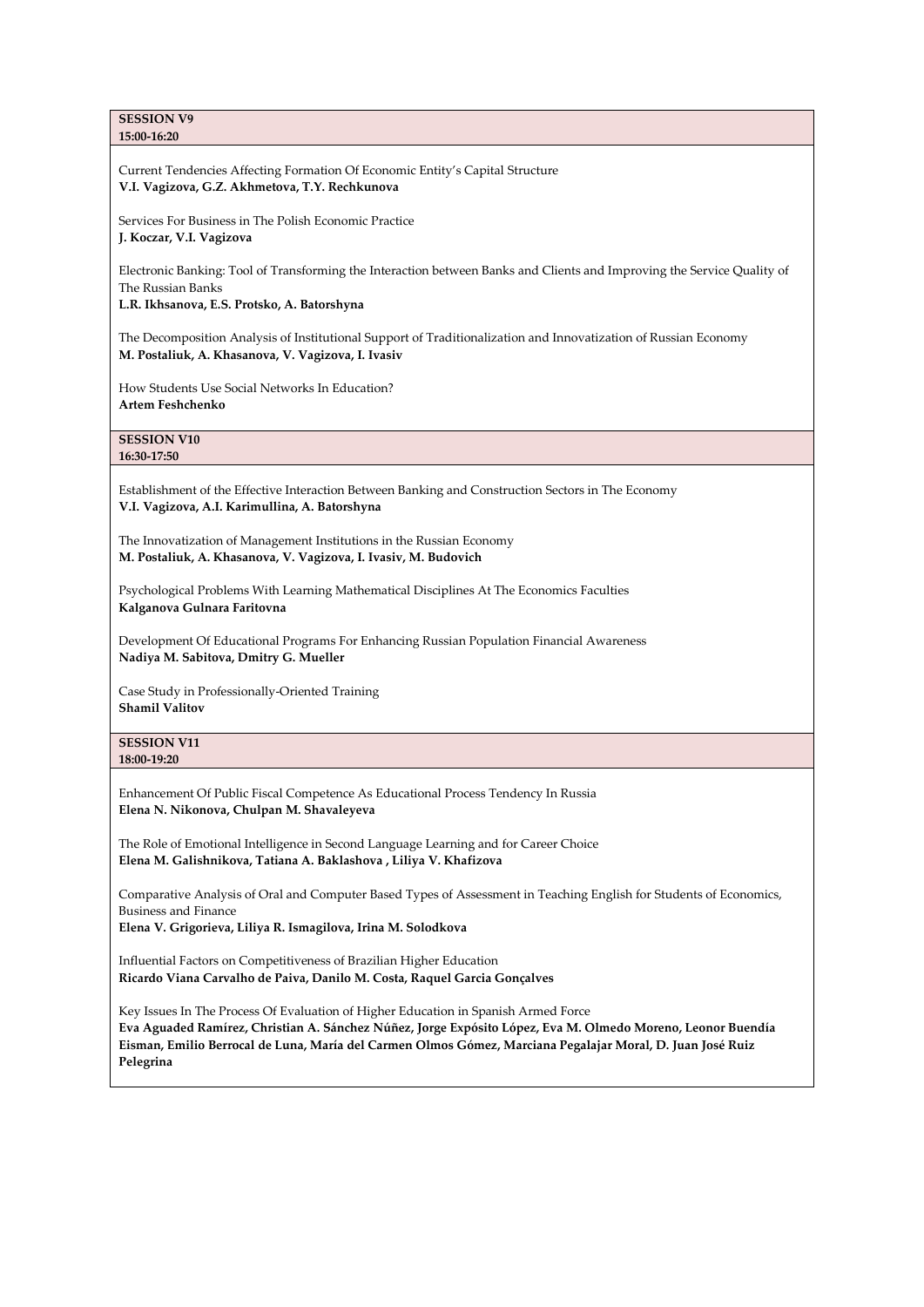| 06.06.2015 SATURDAY                                                                                                                                                                                                            |
|--------------------------------------------------------------------------------------------------------------------------------------------------------------------------------------------------------------------------------|
| <b>HALL 8-9</b>                                                                                                                                                                                                                |
| <b>SESSION V12</b><br>09:30-10:50                                                                                                                                                                                              |
| Examination of the Abstraction Process of Complex Number Knowledge<br>Dilek Sezgin Memnun, Merve Çoban, Emre Dinç                                                                                                              |
| The Abstraction Process of Continuity Knowledge<br>Dilek Sezgin Memnun, Merve Çoban, Emre Dinç                                                                                                                                 |
| Assessments and Solutions for Internship Process of the Tourism Education<br>İpek Dogan, Halil İbrahim Özcan                                                                                                                   |
| Tourism Experienced in Teaching Foreign Language Problem and the Effects of the Tourism Industry<br>İpek Dogan, Halil İbrahim Özcan                                                                                            |
| Türkiye'de Bilim ve Teknoloji Stem-Eğitiminin Tarihi Gelişiminde Çok Boyutlu Analizler<br>Mehmet Ali Çorlu                                                                                                                     |
| <b>SESSION V13</b><br>11:00-12:20                                                                                                                                                                                              |
| Body Percussion in Primary School Through The BAPNE Method<br>Francisco Javier Romero-Naranjo, Natalia Crespo-Colomino, Elena Pérez-Bravo, Tiziana Pozzo, Rosa María Andreu-<br>Guerrero, Cristina Moreno-Cebrián              |
| Body Percussion and ADHD. A Quantitative Study Through the BAPNE Method<br>Francisco Javier Romero-Naranjo, Natalia Crespo-Colomino, Elena Pérez-Bravo, Tiziana Pozzo, Rosa María Andreu-<br>Guerrero, Cristina Moreno-Cebrián |
| Body Percussion and Team Building Through the BAPNE Method<br>Alejandro A. Romero-Naranjo, Francisco Javier Romero-Naranjo, Natalia Crespo-Colomino                                                                            |
| Body Percussion and Dyslexia Through the BAPNE method<br>Alejandro A. Romero-Naranjo, Francisco Javier Romero-Naranjo, Natalia Crespo-Colomino                                                                                 |
| Singing Canons: A Didactic Suggestion, Using BAPNE Method<br>Giuseppe Presti                                                                                                                                                   |
| <b>SESSION V14</b><br>13:30-14:50                                                                                                                                                                                              |
| The Future is in Childhood: Evaluation of the Quality of Sustainability Programmes in the Early Years<br>Abigail López-Alcarria, José Gutiérrez-Pérez, Clemente Rodríguez-Sabiote, Fátima Poza-Viches                          |
| Neuro-Rehabilitation For Ischaemic Stroke Patients Using The Body Percussion Method<br>Laura Bulgarelli, Francisco Javier Romero-Naranjo                                                                                       |
| Body Percussion And Voice, Time And Pitch: An Exercise In Singing BAPNE® Methodologically Analyzed<br>Davide Conti, Francisco Javier Romero-Naranjo                                                                            |
| Body Solfege in the BAPNE Method: An Educational Approach<br>Giorgio Cozzutti, Elena Blessano, Barbara Tomasin, Caterina De Biaggio, Francisco Javier Romero-Naranjo                                                           |

Music and Movement: A Comparative Study Between The BAPNE and Suzuki Methods **Elisa De Munari, Giorgio Cozzuti, Francisco Javier Romero Naranjo**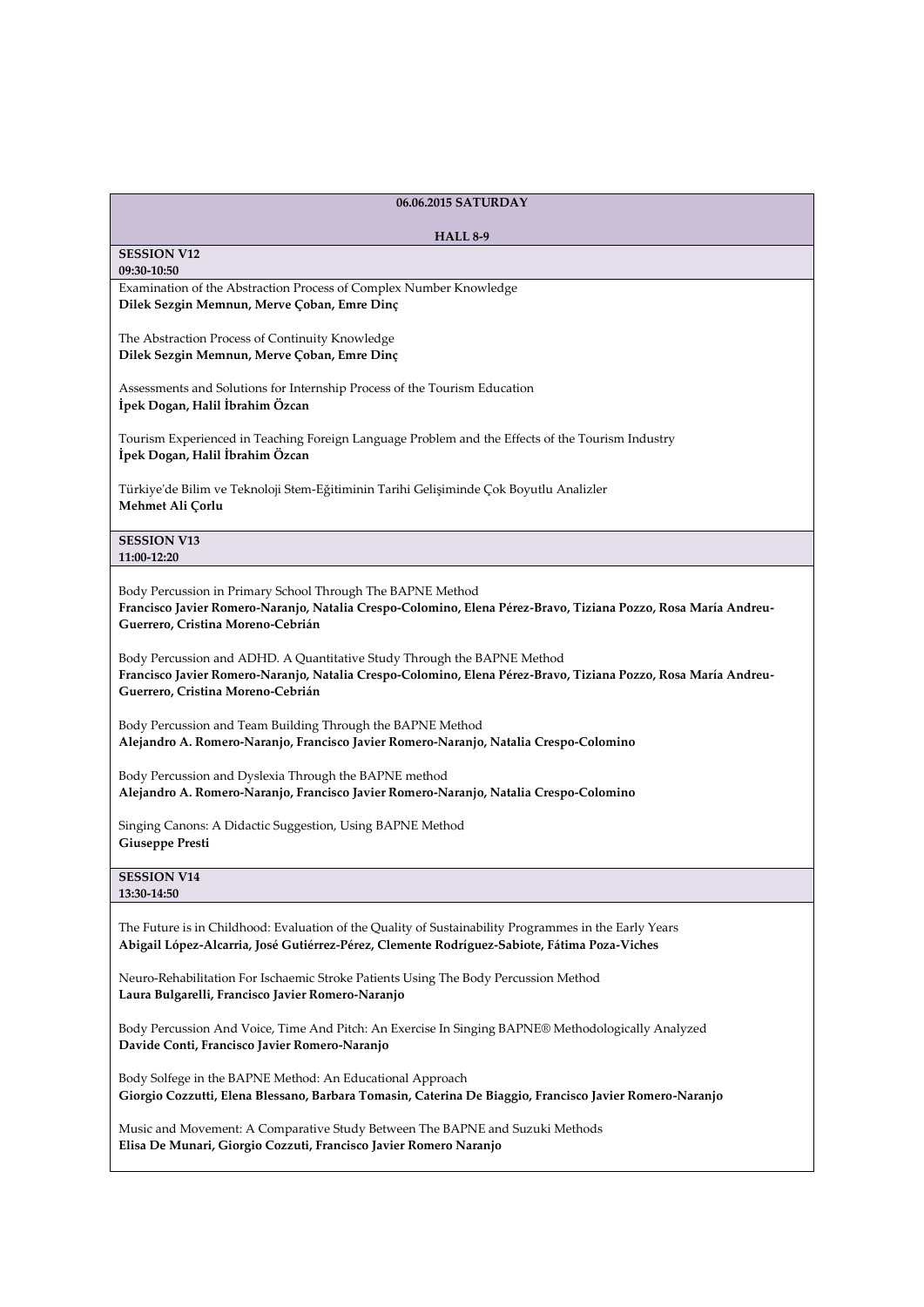**SESSION V15 15:00-16:20**

A Comparative Study of the Madurity Development in Two Groups of Preschoolers, One of Them Performed the BAPNE Method

**Elena Pérez Bravo, Natalia Crespo Colomino, Rosa Andreu Guerrero, Tizziana Pozzo, Javier Romero Naranjo, Cristina Moreno Cebrian**

Body Percussion And Physical Education Using The BAPNE Method: An Instrument Of Collaborative Work **Tiziana Pozzo, Francisco Javier Romero-Naranjo**

BAPNE and Linguistics: An Introduction about the BAPNE Method **Tiziana Pozzo, Enmanuel Santiago Encarnacion, Valeria Pozzo, Francisco Javier Romero-Naranjo**

Perception of a Group Of Patients With Parkinson on the Quality of Life Across the BAPNE Method: A Study of Cases **Rosa María Andreu-Guerrero, Francisco Javier Romero-Naranjo, Tiziana Pozzo, Natalia Crespo-Colomino**

The BAPNE method: a new approach and treatment for depressive disorders

**Giulio Salerno**

**SESSION V16 16:30-17:50**

Communitarian Education and Mathematics Learning: A Way of Value Diversity **Natividad Adamuz-Povedano, Veronica Albanese, Rafael Bracho-López**

An Original Approach to the Mathematical Concept of Graph From Braid Crafts **Natividad Adamuz-Povedano, Albanese Veronica**

Attitudes to Inclusive Education and Practical Consequences in Final Year Students of Education Degrees **María Fernández Tomé, Juan Fernández Senis**

The European Legislation Promoting Inclusive Education. The Importance of Transmitting Intercultural Values **María Fernández Tomé, Beatriz Manzano García**

Greening Spanish Primary Schools: Students and Teacher Attitudes to Centres Committed to Sustainability **María de Fátima Poza-Vilches, José Gutiérrez-Pérez, Abigail López-Alcarria**

**SESSION V17 18:00-19:20**

A Study of the Sexist Stereotypes In Secondary Education Pupils **Iria Calleja Barcia, María Luisa Mondolfi, Margarita Pino-Juste**

Are Students Having A Perception Of Ethical Commitment Of Companies? **Raquel Garde Sánchez, Maria Victoria López Pérez, Sara Rodríguez Gómez, Lázaro Rodríguez Ariza**

Intercultural Visions of Science Education **Rosario Mirabal Gómez, Oonee Koh, Tamar Groves, Miguel Ángel Quintanilla Fisac**

Educational Guidance on Water under the Paradigm of Complexity As A Result Of a Comparative Study between Spain and Mexico.

**Laura Galván Pérez, José Gutierrez Pérez**

Innovative Approach to Translator Training: Integrating Technology into Translator Education in Turkey **Ayşe Banu Karadağ, Beyza Gümüş Karataş**